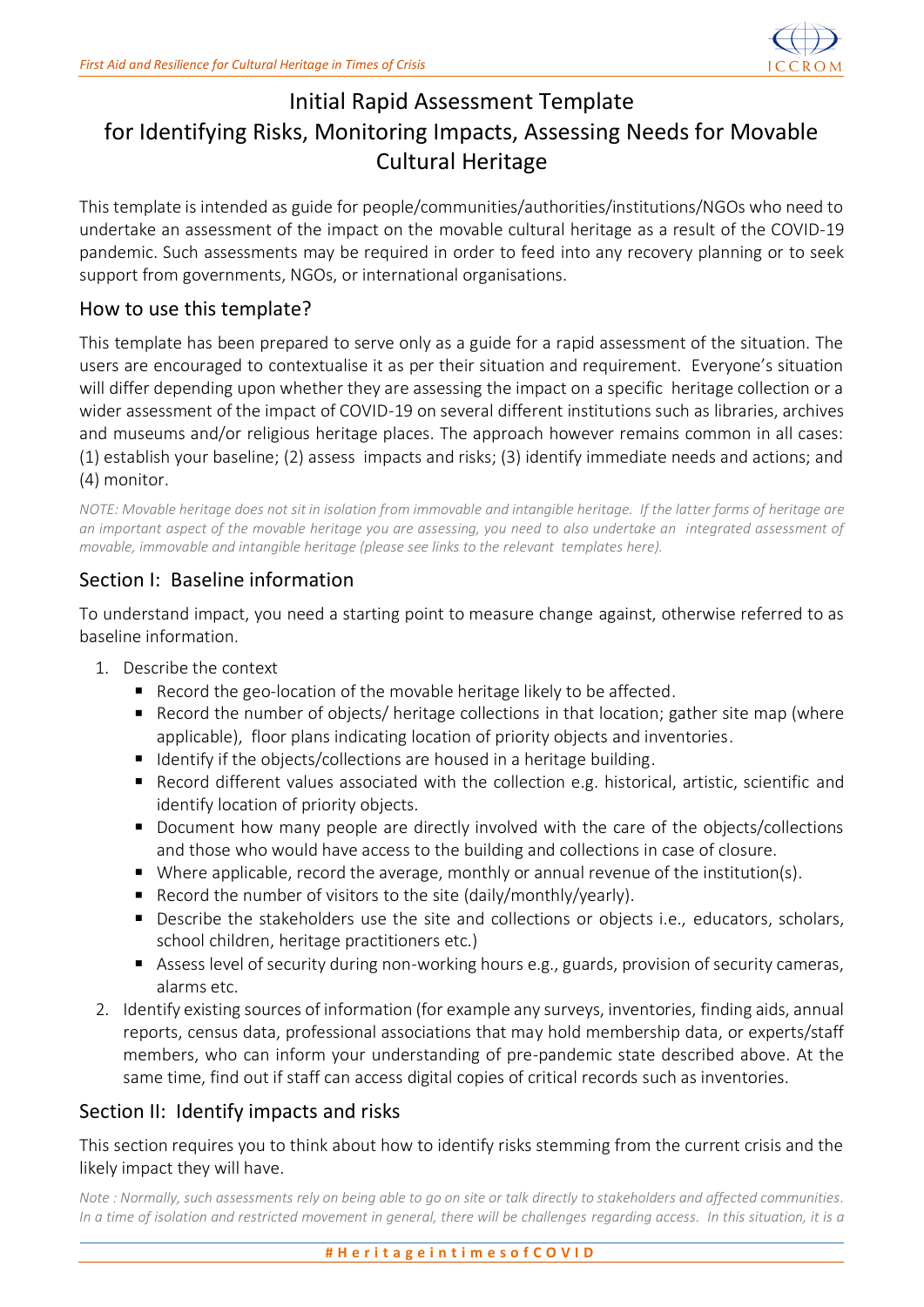*matter of using your skills and knowledge of COVID-19 to identify who is exposed, who is likely to be vulnerable, and who may or may not have the capability and capacity to continue to care for movable heritage. You may wish to use the table below to help describe impact in a consistent way.*

| <b>IMPACTS AND SECONDARY RISKS - MOVABLE CULTURAL HERITAGE</b>                                                                                                                                                                                                                                                                                                                               |                         |            |
|----------------------------------------------------------------------------------------------------------------------------------------------------------------------------------------------------------------------------------------------------------------------------------------------------------------------------------------------------------------------------------------------|-------------------------|------------|
| Is the institution/place housing objects or<br>collections open and functioning?                                                                                                                                                                                                                                                                                                             | $\Box$ No               | $\Box$ Yes |
| Do you suspect or have evidence that a part of<br>your building is contaminated by the virus<br>through staff or visitors? Explain when could<br>have occurred.                                                                                                                                                                                                                              | $\Box$ No               | $\Box$ Yes |
| Is there any evidence (or reason to believe) that<br>objects housed in these parts of the building<br>have been contaminated by the virus?                                                                                                                                                                                                                                                   | $\Box$ No<br>$\Box$ Yes |            |
| Are there safe interior spaces for isolating the<br>contaminated objects?                                                                                                                                                                                                                                                                                                                    | $\Box$ No<br>$\Box$ Yes |            |
| If no, are there other safe spaces whether<br>outside or in a temporary shelter?                                                                                                                                                                                                                                                                                                             | $\Box$ No<br>$\Box$ Yes |            |
| Alternatively, would you be able to isolate the<br>objects in-situ and quarantine the part of the<br>building in which they are                                                                                                                                                                                                                                                              | $\Box$ No<br>$\Box$ Yes |            |
| Describe the types of materials e.g. paper,<br>metal, wood, canvas likely to be affected.<br>Studies have shown that COVID-19 can live up to<br>nine days on surfaces, which means that the<br>best option is to isolate objects and spaces likely<br>to be contaminated for a number of days (see<br>relevant links at the bottom of this template,<br>which will help in decision-making). |                         |            |
| Identify any existing vulnerability factors which<br>could expose objects to harmful chemicals such<br>bleach or other disinfectants use to<br>as<br>decontaminate spaces e.g. open shelves.                                                                                                                                                                                                 |                         |            |
| In case one or more of your staff members<br>seems to be infected, do you have a contingency<br>plan which identifies alternate staff for<br>collections care? You may have to ask your<br>entire collections staff to quarantine themselves<br>and prepare your institution for that possibility.<br>How likely is it?                                                                      | $\Box$ No<br>$\Box$ Yes |            |
| In the event of the closure of your institution,<br>identify any existing vulnerability factors, which<br>could expose objects to secondary hazards like<br>fire, theft or water leaks. Example: risk of fire<br>due to old electric wiring.                                                                                                                                                 |                         |            |
| What would be the likely impact of secondary<br>hazards on the safety of the objects and<br>heritage values?                                                                                                                                                                                                                                                                                 |                         |            |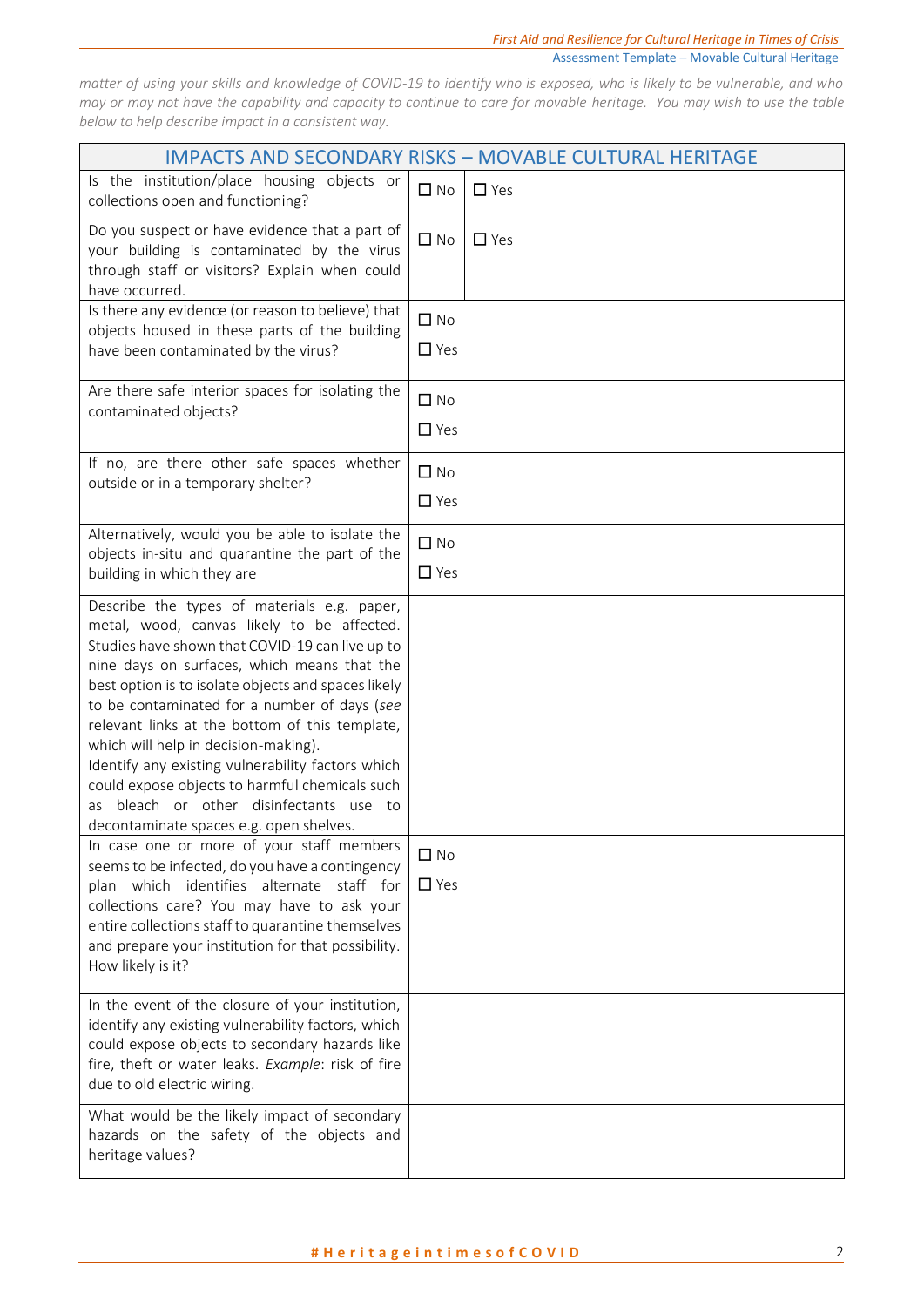## Section III: Identify immediate needs and actions

This section should identify any immediate needs that, if not considered, could result in extensive damage, as well as the possible actions that could be undertaken to mitigate this risk. Some questions that may be used to identify and prioritise these needs are:

- 1. What are the immediate needs of the staff to ensure personal safety?
- 2. What is your plan if you cannot obtain personal safety equipment?
- 3. Are staff or people caring for objects affected? How are they being helped?
- 4. In the event that the objects or collections are inaccessible due to a lockdown scenario, are there measures in place for their security and safety against secondary hazards like fire, theft or flooding?
- 5. In case you are in one of the hotspots of the outbreak, and you suspect that parts of your building might be contaminated, have you gathered information on how to disinfect the building, quarantine collections as well as who can do it?
- 6. In the event of a large number of objects being contaminated, are you prepared for creating a quarantine space in your existing building or evacuate and relocate the objects to another quarantine space?
- 7. Do you have a functional emergency response plan? Is it coordinated with the local emergency management authority?
- 8. Is there an emergency communication plan? This should be of special concern to cultural institutions such as galleries, libraries, archives and museums that are open to visitors and have the responsibility to inform public about the measures they are taking to ensure safety of visitors and personnel?
- 9. Do you have ready to share inventories and floor plans indicating presence of priority objects/collections?
- 10. Are there ways in which remote access to collections can be provided? Describe how?
- 11. To meet these needs, which actions would you take and in which order of priority?
- 12. What will be the resources as well as partnerships, required to support the needs and from where can these resources be accessed. Identifying budget and human resource requirements will significantly improve chances of action for the identified needs.

*Note: In order to remove bias from information, needs are prioritised based on feedback and data collected from different members of the staff and associated communities.* 

### Section IV: Monitor

This section should identify how you will continue to monitor the impact of COVID-19 and other hazards, safety, security risks in the future. It should include consideration of how you will undertake stakeholder engagement to keep your information up-to-date and how this information will be shared with those who may need the information to assist in recovery.

- 1. Describe changes in the safety and security context of the situation including the spread of COVID-19 and how it may impact the movable heritage of concern. If possible, review the situation every week.
- 2. Using baseline information, record income losses if any, and how these will affect the heritage and its associated communities in the long-term.
- 3. Using information on likely impacts and risks, monitor how exposure to secondary hazards may change over time especially, if the heritage place is closed to public and staff.